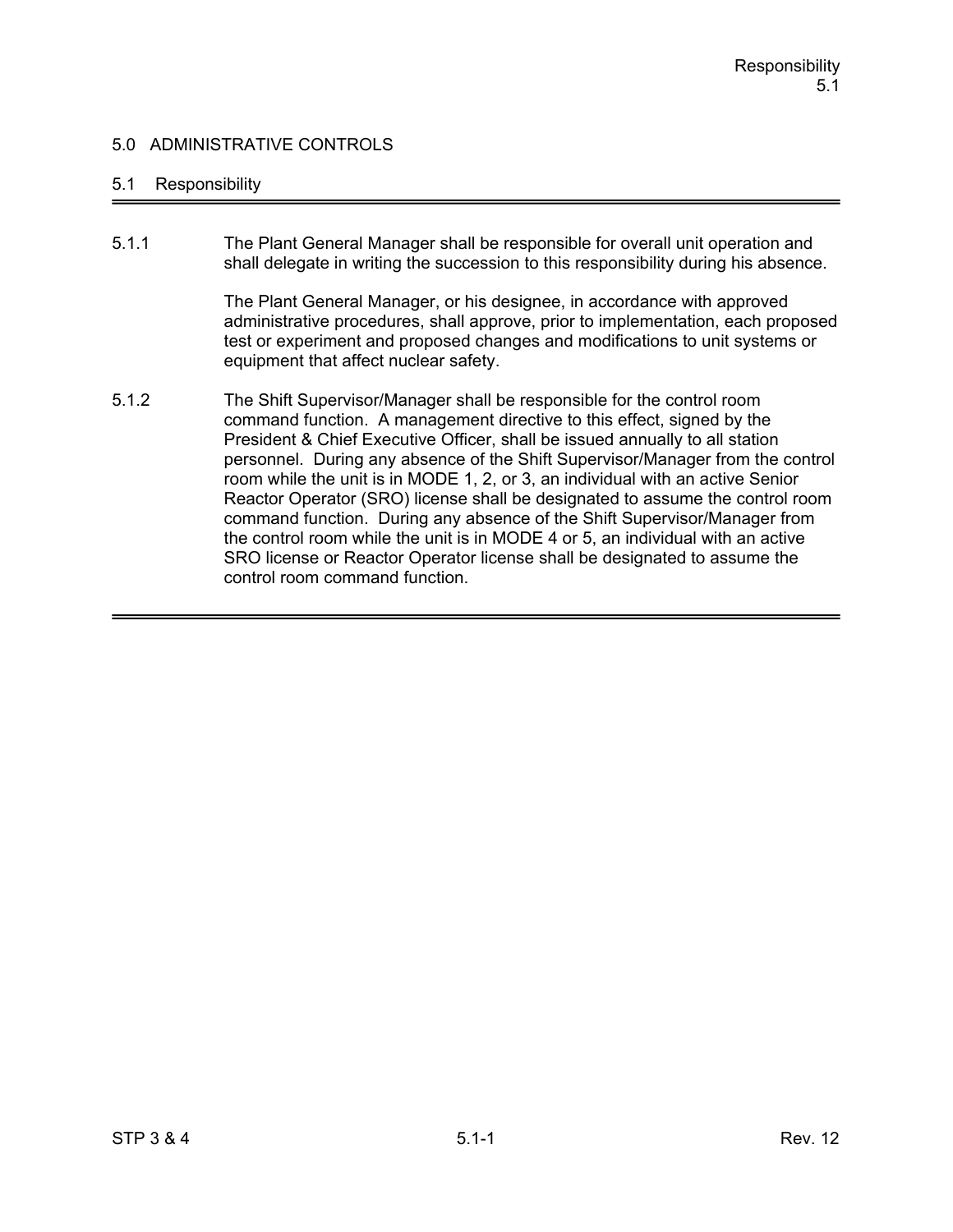### 5.2 Organization

### 5.2.1 Onsite and Offsite Organizations

Onsite and offsite organizations shall be established for unit operation and corporate management, respectively. The onsite and offsite organizations shall include the positions for activities affecting safety of the nuclear power plant.

- a. Lines of authority, responsibility, and communication shall be defined and established throughout highest management levels, intermediate levels, and all operating organization positions. These relationships shall be documented and updated, as appropriate, in organization charts, functional descriptions of departmental responsibilities and relationships, and job descriptions for key personnel positions, or in equivalent forms of documentation. These requirements shall be documented in the FSAR or the Quality Assurance Program Description (QAPD);
- b. The Plant General Manager shall be responsible for overall safe operation of the plant and shall have control over those onsite activities necessary for safe operation and maintenance of the plant;
- c. The President & Chief Executive Officer shall have corporate responsibility for overall plant nuclear safety and shall take any measures needed to ensure acceptable performance of the staff in operating, maintaining, and providing technical support to the plant to ensure nuclear safety; and
- d. The individuals who train the operating staff, carry out health physics, or perform quality assurance functions may report to the appropriate onsite manager; however, these individuals shall have sufficient organizational freedom to ensure their independence from operating pressures.

## 5.2.2 Unit Staff

The unit staff organization shall include the following:

a. A non-licensed operator shall be assigned to each reactor containing fuel and an additional non-licensed operator shall be assigned for each control room from which a reactor is operating.<sup>1</sup>

 $1$  Two unit sites with both units shutdown or defueled require a total of three non-licensed operators for the two units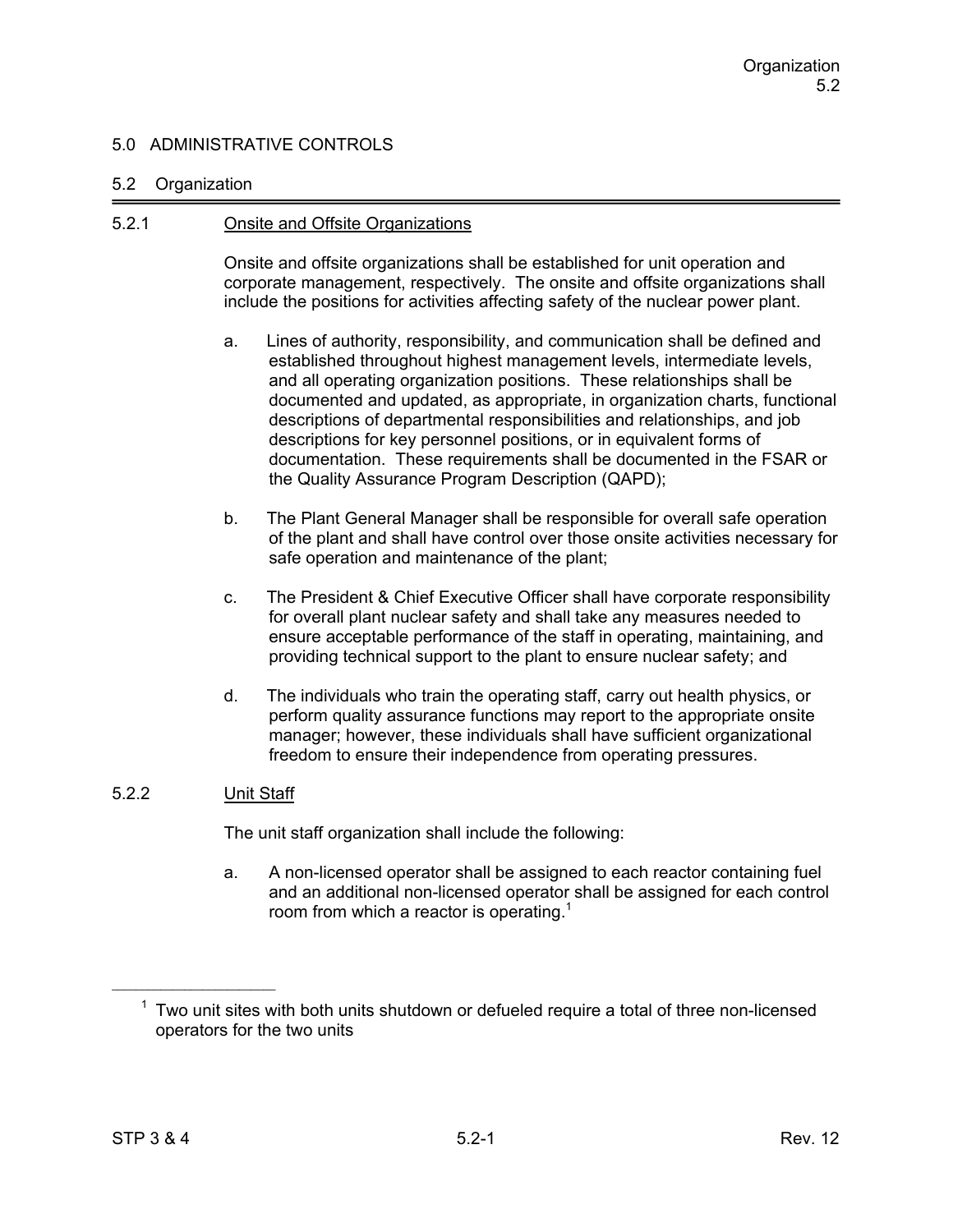## 5.2 Organization

#### 5.2.2 Unit Staff (continued)

- b. At least one licensed Reactor Operator (RO) shall be present in the control room when fuel is in the reactor. In addition, while the unit is in MODE 1, 2, or 3, at least one licensed Senior Reactor Operator (SRO) shall be present in the control room.
- c. A Radiation Protection Technician shall be on site when fuel is in the reactor. The position may be vacant for not more than 2 hours, in order to provide for unexpected absence, provided immediate action is taken to fill the required position.
- d. The Operations Division Manager shall hold an active SRO license.
- e. The Shift Technical Advisor (STA) shall provide advisory technical support to the Shift Supervisor/Manager in the areas of thermal hydraulics, reactor engineering, and plant analysis with regard to the safe operation of the unit. In addition, the STA shall meet the qualifications specified by the Commission Policy Statement on Engineering Expertise on Shift.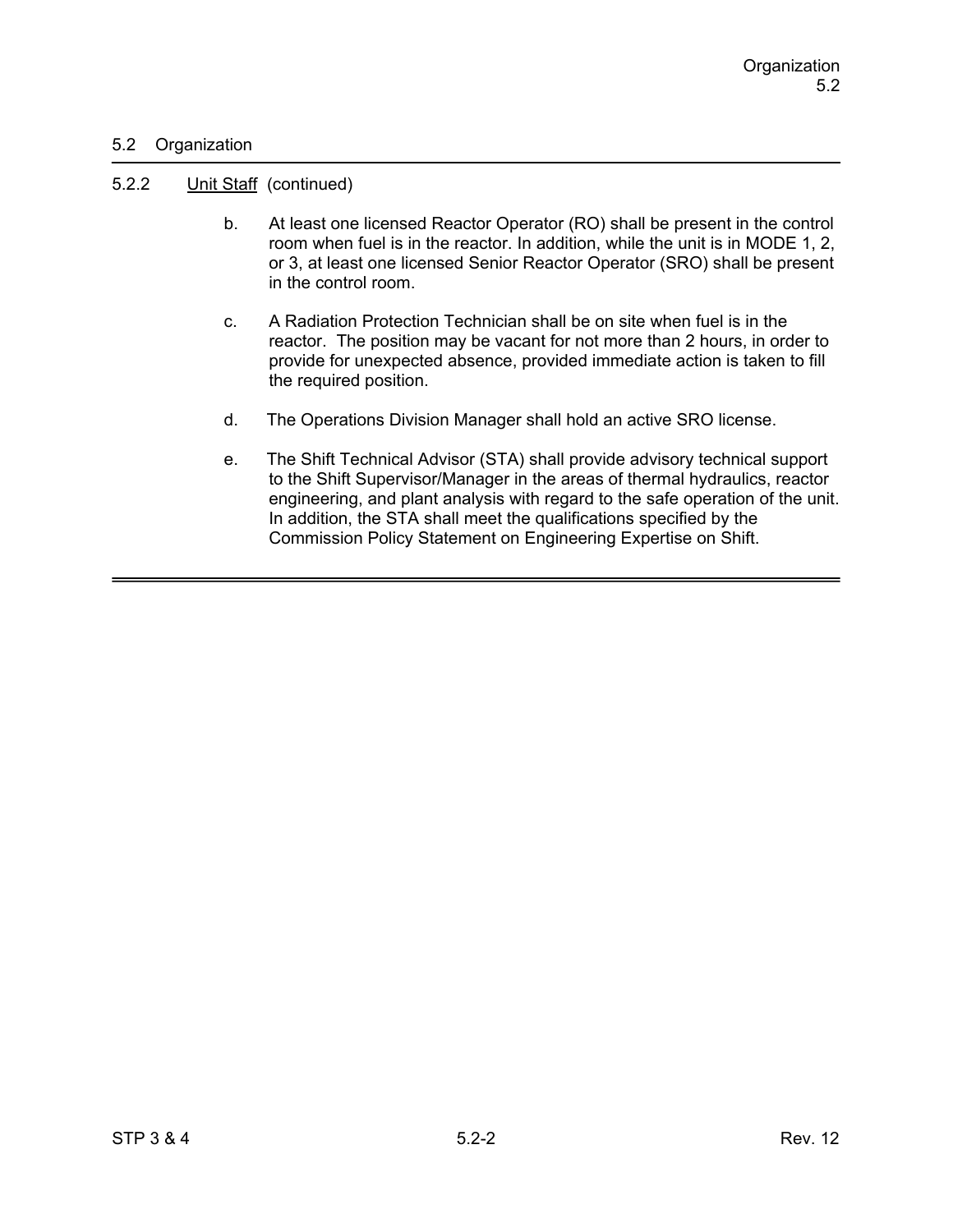# 5.3 Unit Staff Qualifications

- 5.3.1 Each member of the unit staff shall meet or exceed the minimum qualifications of Regulatory Guide 1.8, Revision 3, 2000 with the following exception:
	- a. During cold license operator training prior to Commercial Operation, the Regulatory Position C.1.b of Regulatory Guide 1.8, Revision 2, 1987, applies. Cold license operator candidates meet the training elements defined in ANS/ANSI 3.1-1993 but are exempt from the experience requirements defined in ANS/ANSI 3.1-1993.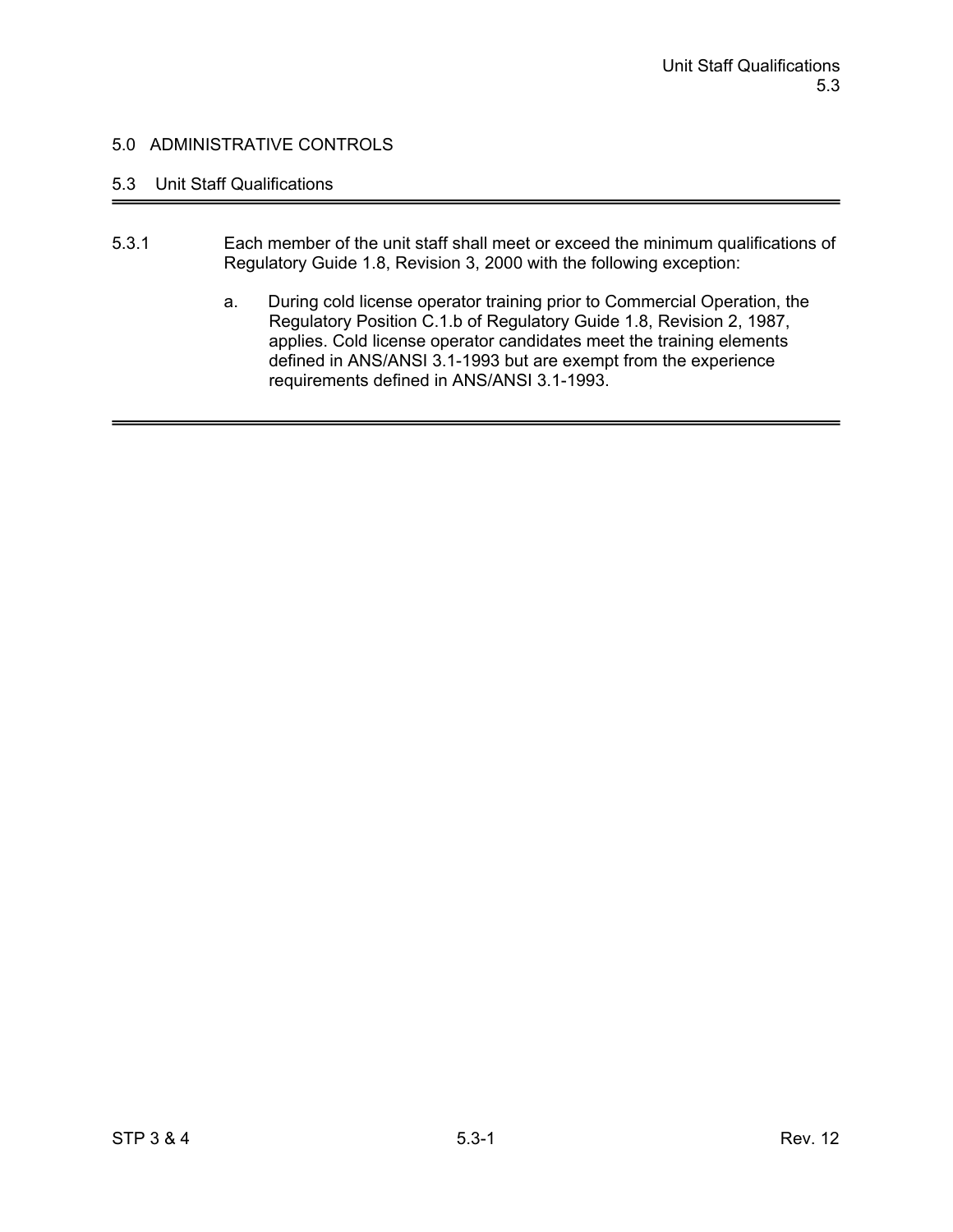#### 5.4 Technical Specifications (TS) Bases Control

- 5.4.1 Changes to the Bases of the TS shall be made under appropriate administrative controls and reviews.
- 5.4.2 Licensees may make changes to Bases without prior NRC approval provided the changes do not involve either of the following:
	- a. A change in the plant-specific TS, or plant-specific DCD Tier 1 or Tier 2\* information; or
	- b. A change to the site-specific portion of the FSAR or Bases that requires NRC approval pursuant to 10 CFR 50.59, or a change to Tier 2 of the ABWR DCD that requires NRC approval pursuant to the design certification rule for the ABWR (Appendix A to 10 CFR 52).

Changes to the Bases implemented without prior NRC approval shall be provided to the NRC on a frequency consistent with 10 CFR 50.71.

- 5.4.3 The Bases Control Program shall contain provisions to ensure that the Bases are maintained consistent with the FSAR, which consists of the plant-specific DCD and the site-specific portion of the FSAR.
- 5.4.4 Proposed changes that meet the criteria of Specification 5.4.2.a or Specificatin 5.4.2.b above shall be reviewed and approved by the NRC prior to implementation.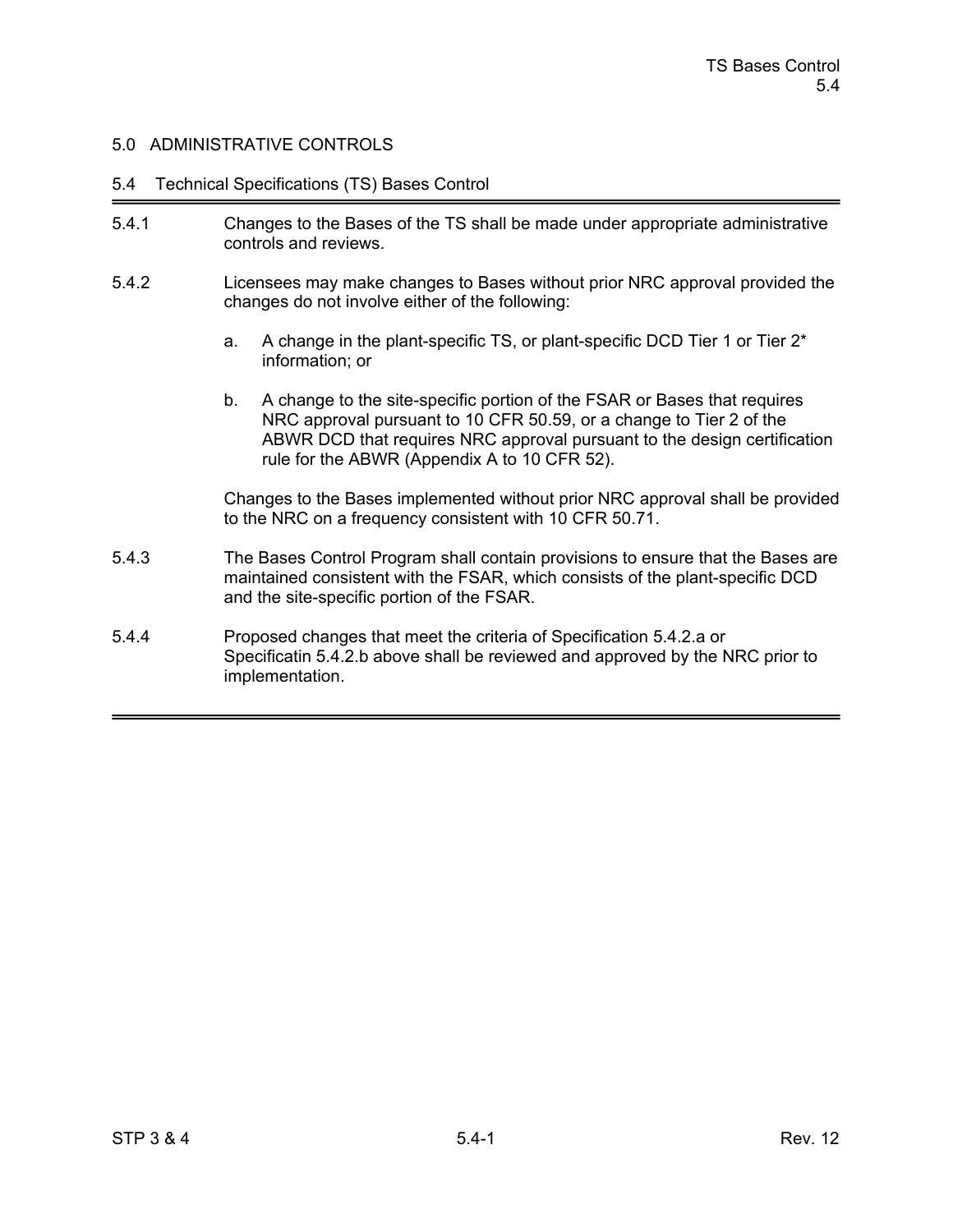#### 5.5 Procedures, Programs, and Manuals

#### 5.5.1 Procedures

5.5.1.1 Scope

Written procedures shall be established, implemented, and maintained covering the following activities:

- a. The applicable procedures recommended in Regulatory Guide 1.33, Revision 2, Appendix A, February 1978;
- b. The emergency operating procedures required to implement the requirements of NUREG-0737 and NUREG-0737, Supplement 1, as stated in Generic Letter 82-33;
- c. Quality assurance for effluent and environmental monitoring;
- d. Fire Protection Program implementation; and
- e. All programs specified in Specification 5.5.2.

#### 5.5.2 Programs and Manuals

The following programs shall be established, implemented, and maintained:

- 5.5.2.1 Offsite Dose Calculation Manual (ODCM)
	- a. The ODCM shall contain the methodology and parameters used in the calculation of offsite doses resulting from radioactive gaseous and liquid effluents, in the calculation of gaseous and liquid effluent monitoring alarm and trip setpoints, and in the conduct of the Radiological Environmental Monitoring Program; and
	- b. The ODCM shall also contain the Radioactive Effluent Controls program required by Specification 5.5.2.4, and descriptions of the information that should be included in the Annual Radiological Environmental Operating, and Radioactive Effluent Release, reports required by Specification 5.7.1.2 and Specification 5.7.1.3.

Licensee initiated changes to the ODCM:

a. Shall be documented and records of reviews performed shall be retained. This documentation shall contain: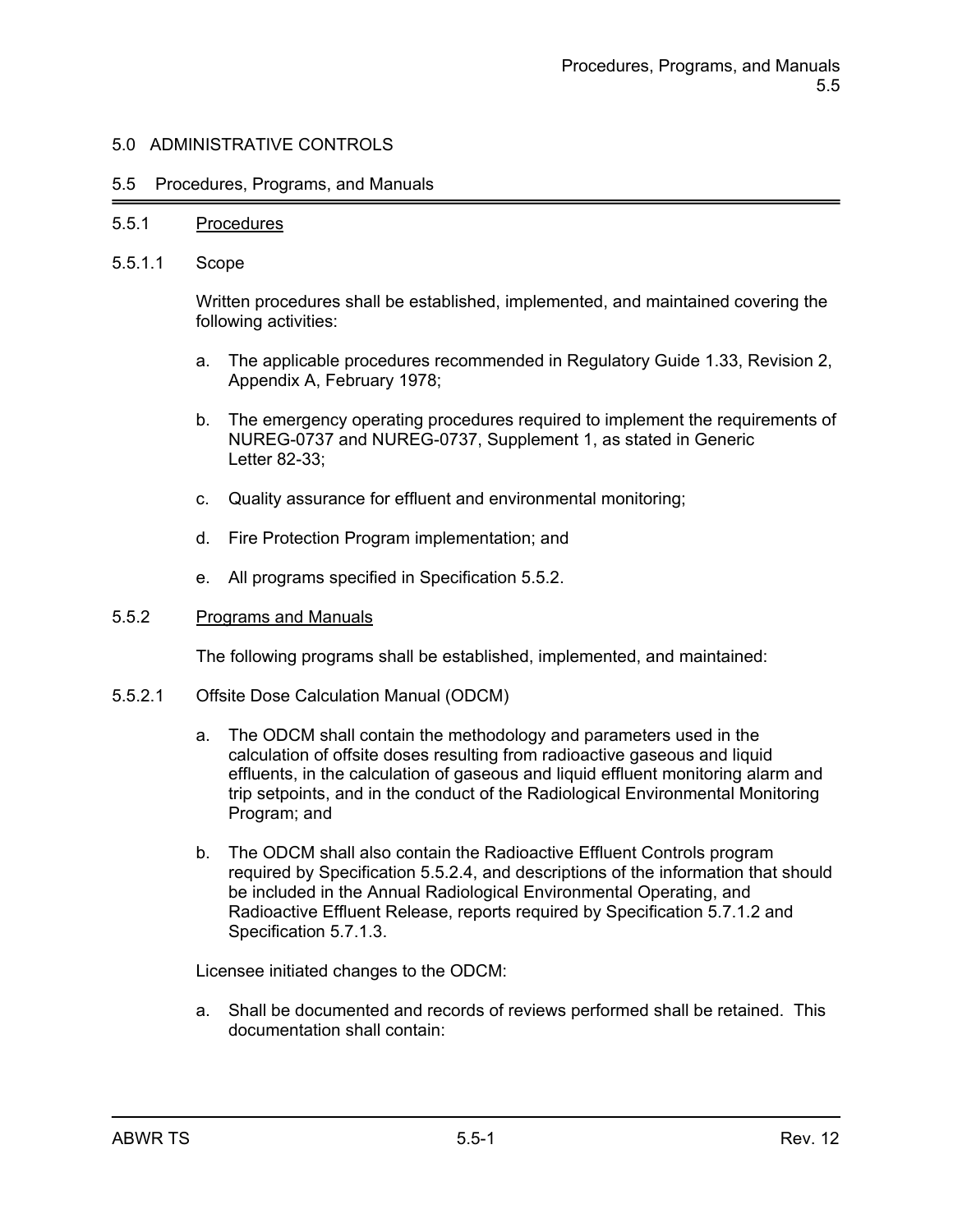## 5.5.2.1 Offsite Dose Calculation Manual (ODCM) (continued)

- 1. sufficient information to support the change(s) together with the appropriate analyses or evaluations justifying the change(s), and
- 2. a determination that the change(s) maintain the levels of radioactive effluent control required pursuant to 10 CFR 20.1302, 40 CFR 190, 10 CFR 50.36a, and 10 CFR 50, Appendix I, and not adversely impact the accuracy or reliability of effluent, dose, or setpoint calculations;
- b. Shall become effective after review and acceptance by plant reviews and the approval of the Plant General Manager; and
- c. Shall be submitted to the NRC in the form of a complete, legible copy of the entire ODCM as a part of, or concurrent with, the Radioactive Effluent Release Report for the period of the report in which any change in the ODCM was made. Each change shall be identified by markings in the margin of the affected pages, clearly indicating the area of the page that was changed, and shall indicate the date (i.e., month and year) the change was implemented.
- 5.5.2.2 Primary Coolant Sources Outside Containment

This program provides controls to minimize leakage from those portions of systems outside containment that could contain highly radioactive fluids during a serious transient or accident to levels as low as practicable. The systems include the Low Pressure Core Flooder, High Pressure Core Flooder, Residual Heat Removal, Reactor Core Isolation Cooling, Post Accident Sampling, Standby Gas Treatment, Suppression Pool Cleanup, Reactor Water Cleanup, Fuel Pool Cooling and Cleanup, Process Sampling, Containment Atmospheric Monitoring, and Fission Product Monitor. The program shall include the following:

- a. Preventive maintenance and periodic visual inspection requirements; and
- b. Integrated leak test requirements for each system at refueling cycle intervals or less.
- 5.5.2.3 Post Accident Sampling

This program provides controls that ensure the capability to obtain and analyze reactor coolant, radioactive gases, and particulates in plant gaseous effluents and containment atmosphere samples under accident conditions. The program shall include the following:

a. Training of personnel;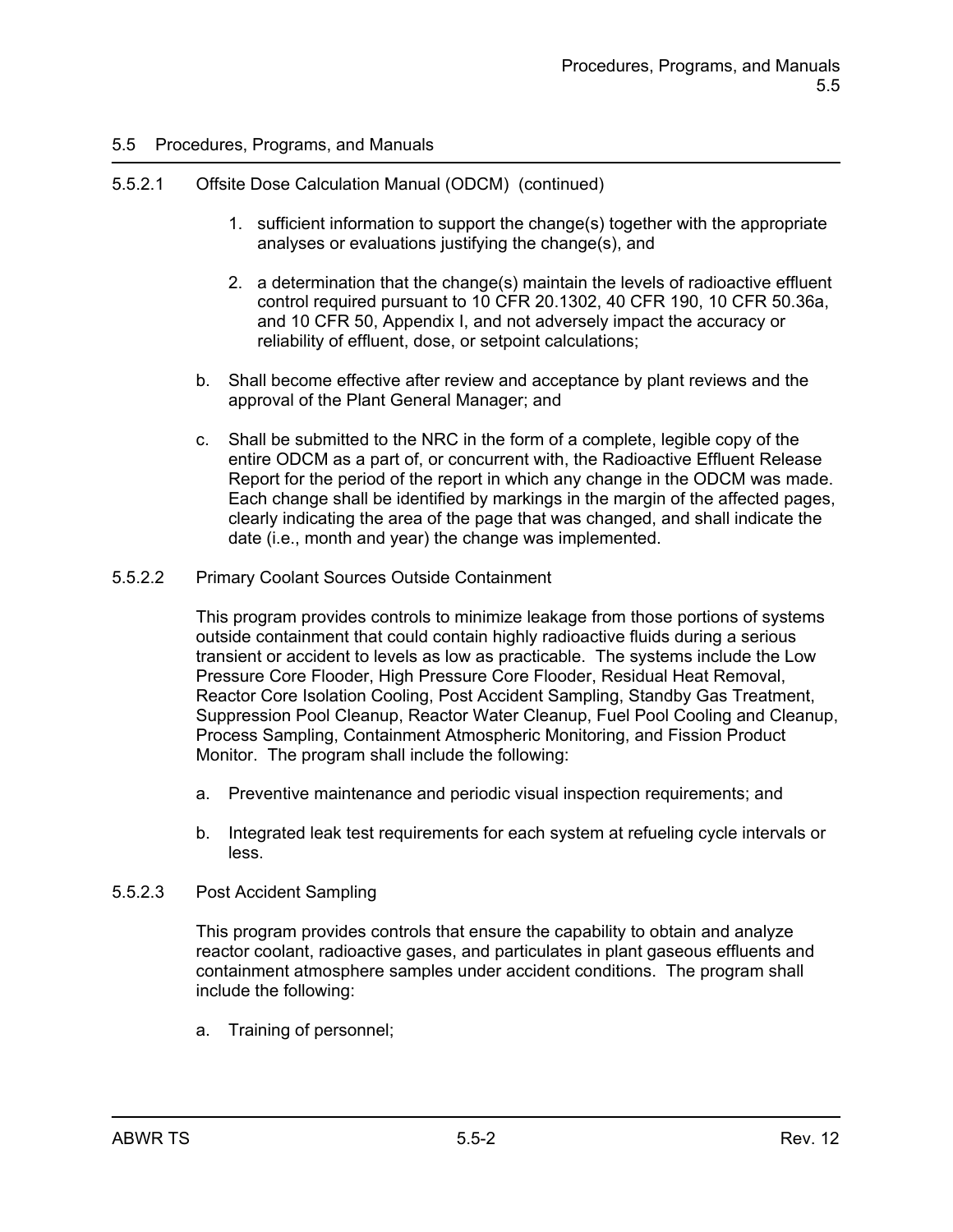## 5.5.2.3 Post Accident Sampling (continued)

- b. Procedures for sampling and analysis; and
- c. Provisions for maintenance of sampling and analysis equipment.
- 5.5.2.4 Radioactive Effluent Controls Program

This program conforms to 10 CFR 50.36a for the control of radioactive effluents and for maintaining the doses to members of the public from radioactive effluents as low as reasonably achievable. The program (1) shall be contained in the ODCM, (2) shall be implemented by procedures, and (3) shall include remedial actions to be taken whenever the program limits are exceeded. The program shall include the following elements:

- a. Limitations on the functional capability of radioactive liquid and gaseous monitoring instrumentation including surveillance tests and setpoint determination in accordance with the methodology in the ODCM;
- b. Limitations on the concentrations of radioactive material released in liquid effluents to unrestricted areas, conforming to 10 times the concentration values in Appendix B, Table 2, Column 2 to 10 CFR 20.1001-20.2401;
- c. Monitoring, sampling, and analysis of radioactive liquid and gaseous effluents pursuant to 10 CFR 20.1302 and with the methodology and parameters in the ODCM;
- d. Limitations on the annual and quarterly doses or dose commitment to a member of the public from radioactive materials in liquid effluents released from each unit to unrestricted areas, conforming to 10 CFR 50, Appendix I;
- e. Determination of cumulative and projected dose contributions from radioactive effluents for the current calendar quarter and current calendar year in accordance with the methodology and parameters in the ODCM at least every 31 days;
- f. Limitations on the functional capability and use of the liquid and gaseous effluent treatment systems to ensure that appropriate portions of these systems are used to reduce releases of radioactivity when the projected doses in a period of 31 days would exceed 2 percent of the guidelines for the annual dose or dose commitment, conforming to 10 CFR 50, Appendix I;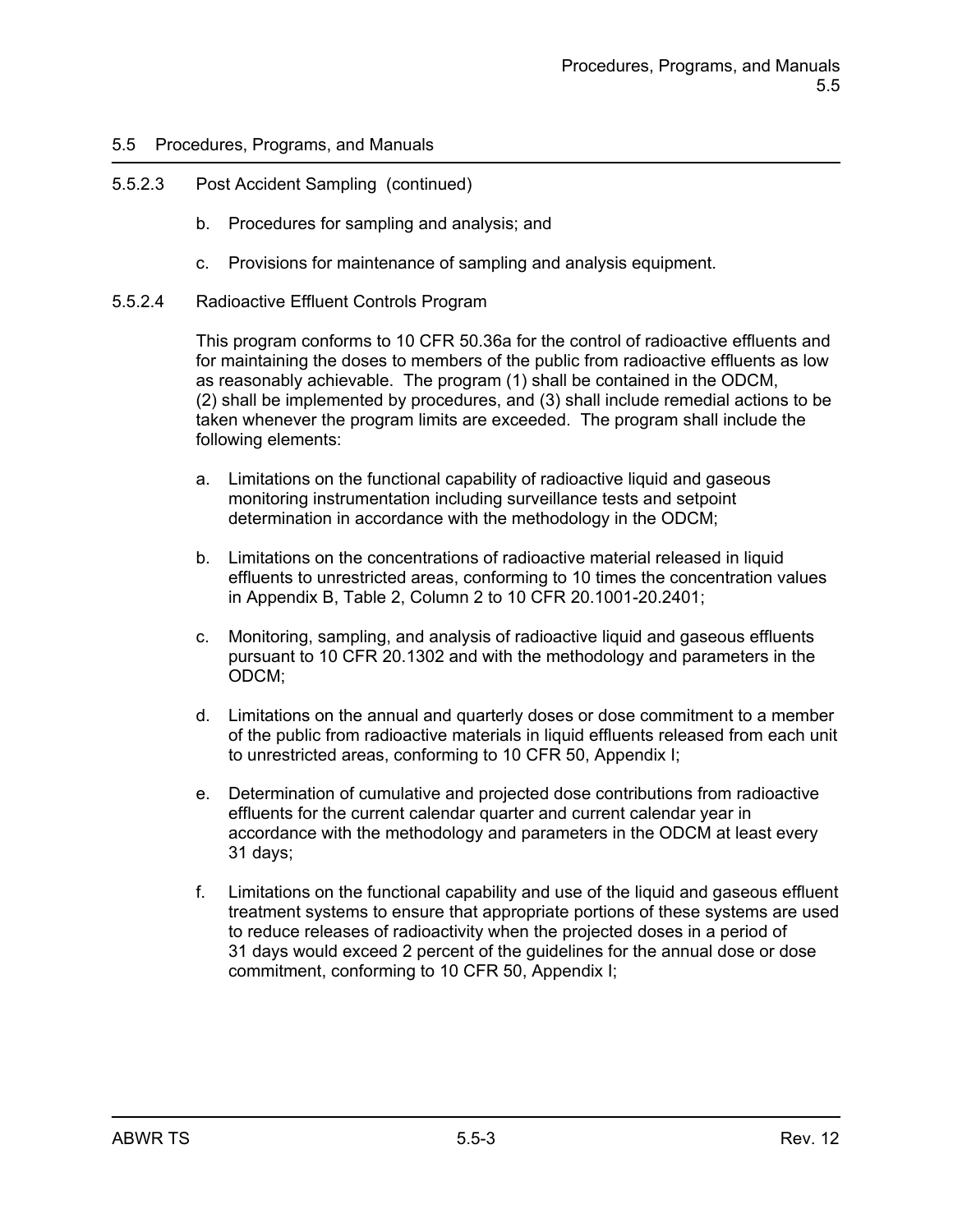#### 5.5.2.4 Radioactive Effluent Controls Program (continued)

- g. Limitations on the dose rate resulting from radioactive material released in gaseous effluents to areas beyond the site boundary conforming to the dose associated with 10 CFR 20, Appendix B, Table II, Column 1;
- h. Limitations on the annual and quarterly air doses resulting from noble gases released in gaseous effluents from each unit to areas beyond the site boundary, conforming to 10 CFR 50, Appendix I;
- i. Limitations on the annual and quarterly doses to a member of the public from iodine-131, iodine-133, tritium, and all radionuclides in particulate form with half lives > 8 days in gaseous effluents released from each unit to areas beyond the site boundary, conforming to 10 CFR 50, Appendix I; and
- j. Limitations on the annual dose or dose commitment to any member of the public due to releases of radioactivity and to radiation from uranium fuel cycle sources, conforming to 40 CFR 190.
- 5.5.2.5 Component Cyclic or Transient Limit

This program provides controls to track the cyclic and transient occurrences in FSAR, Section 3.9.1.1 to ensure that components are maintained within the design limits.

#### 5.5.2.6 Inservice Testing Program

This program provides controls for inservice testing of ASME Code Class 1, 2 and 3 components. This program shall include the following:

a. Testing frequencies specified in the applicable edition and addenda of the ASME Code for Operations and Maintenance of Nuclear Power Plants (ASME OM Code):

| ASME OM Code and applicable<br>Addenda terminology for<br>inservice testing activities | Required Frequencies for<br>performing inservice testing<br>activities |
|----------------------------------------------------------------------------------------|------------------------------------------------------------------------|
| Weekly                                                                                 | At least once per 7 days                                               |
| Monthly                                                                                | At least once per 31 days                                              |
| Quarterly or every 3 months                                                            | At least once per 92 days                                              |
| Semiannually or every 6 months                                                         | At least once per 184 days                                             |
| Every 9 months                                                                         | At least once per 276 days                                             |
| Yearly or annually                                                                     | At least once per 366 days                                             |
| Biennially or every 2 years                                                            | At least once per 731 days                                             |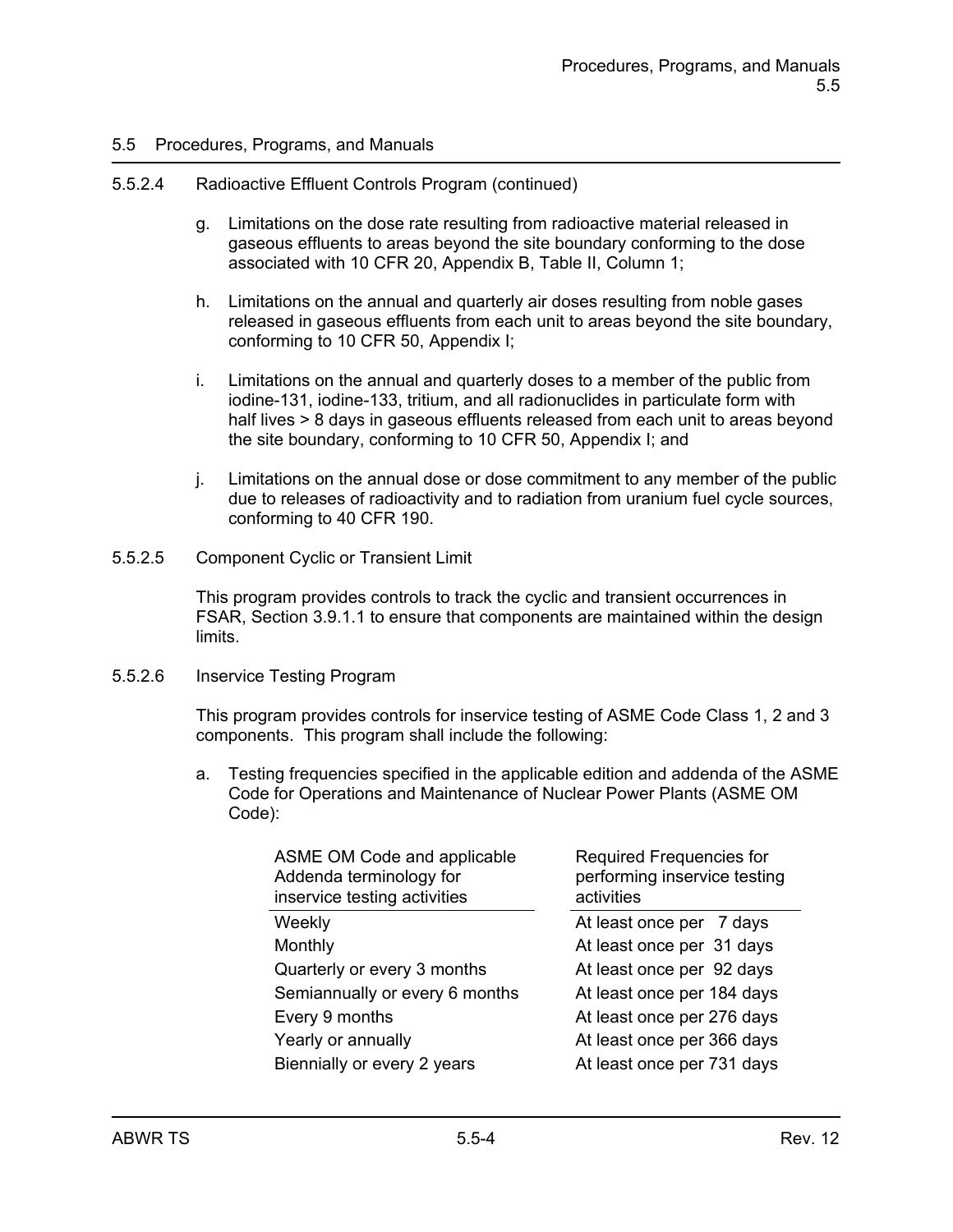#### 5.5.2.6 Inservice Testing Program (continued)

- b. The provisions of SR 3.0.2 are applicable to the above required Frequencies and to other normal and accelerated Frequencies specified as 2 years or less in the Inservice Testing Program for performing inservice testing activities;
- c. The provisions of SR 3.0.3 are applicable to inservice testing activities; and
- d. Nothing in the ASME OM Code shall be construed to supersede the requirements of any TS.
- 5.5.2.7 Ventilation Filter Testing Program (VFTP)

A program shall be established to implement the following required testing of Engineered Safety Feature (ESF) filter ventilation systems at the frequencies specified in Regulatory Guide 1.52, Revision 2, and in accordance with Regulatory Guide 1.52, Revision 2; ASME N510-1989; and AG-1-1991 as specified below:

a. Demonstrate for each of the ESF systems that an inplace test of the high efficiency particulate air (HEPA) filters shows a penetration and system bypass < 0.05% when tested in accordance with Regulatory Guide 1.52, Revision 2, and ASME N510-1989 at the system flowrate specified below ± 10%:

| <b>ESF Ventilation System</b>           | Flowrate      |  |
|-----------------------------------------|---------------|--|
| <b>Control Room Habitability System</b> | 5,100 $m^3/h$ |  |
| <b>Standby Gas Treatment System</b>     | 6,800 $m^3/h$ |  |

b. Demonstrate for each of the ESF systems that an inplace test of the charcoal adsorber shows a penetration and system bypass < 0.05% when tested in accordance with Regulatory Guide 1.52, Revision 2, and ASME N510-1989 at the system flowrate specified below ± 10%:

| <b>ESF Ventilation System</b>                                                  | Flowrate                       |
|--------------------------------------------------------------------------------|--------------------------------|
| <b>Control Room Habitability System</b><br><b>Standby Gas Treatment System</b> | 5,100 $m^3/h$<br>6,800 $m^3/h$ |

c. Demonstrate for each of the ESF systems that a laboratory test of a sample of the charcoal adsorber, when obtained as described in Regulatory Guide 1.52, Revision 2, shows the methyl iodide penetration less than the value specified below when tested in accordance with ASTM D3803-1989 at a temperature of  $\leq$  30 $\degree$ C and greater than or equal to the relative humidity specified below: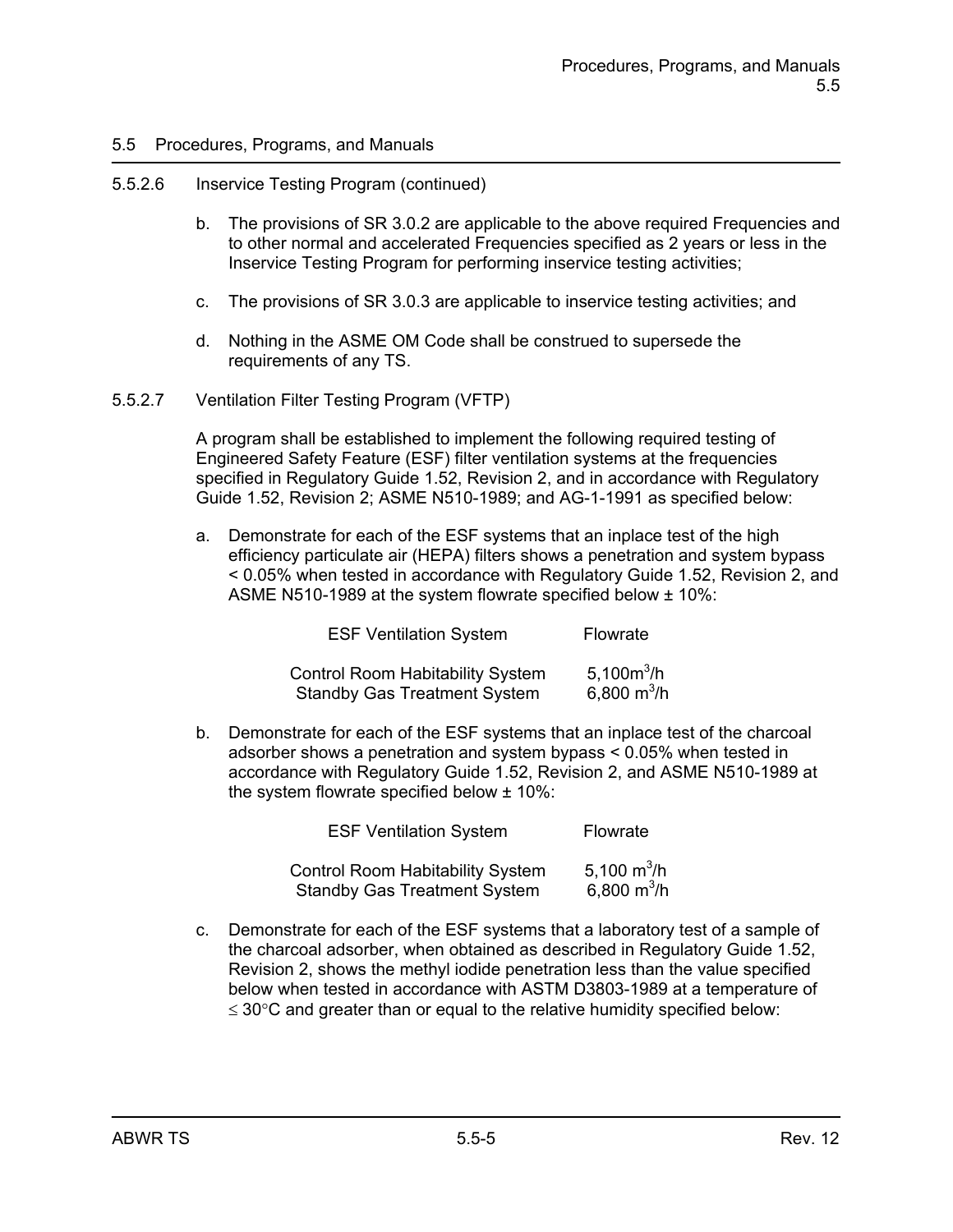| 5.5.2.7 | Ventilation Filter Testing Program (VFTP) (continued)                          |                  |            |
|---------|--------------------------------------------------------------------------------|------------------|------------|
|         | <b>ESF Ventilation System</b>                                                  | Penetration      | <b>RH</b>  |
|         | <b>Control Room Habitability System</b><br><b>Standby Gas Treatment System</b> | 0.175%<br>0.175% | 70%<br>70% |

d. Demonstrate for each of the ESF systems that the pressure drop across the combined HEPA filters, the prefilters, and the charcoal adsorbers is less than the value specified below when tested in accordance with Regulatory Guide 1.52, Revision 2, and ASME N510-1989 at the system flowrate specified below  $\pm$  10%:

| <b>ESF Ventilation System</b>                                               | Delta P    | Flowrate                                 |
|-----------------------------------------------------------------------------|------------|------------------------------------------|
| Control Room Habitability System 1,745.8 Pa<br>Standby Gas Treatment System | 2,147.9 Pa | 5,100 $m^3/h$<br>6,800 m <sup>3</sup> /h |

e. Demonstrate that the heaters for each of the ESF systems dissipate the value specified below ± 10% when tested in accordance with ASME N510-1989:

| <b>ESF Ventilation System</b>           | Wattage |
|-----------------------------------------|---------|
| <b>Control Room Habitability System</b> | 65.6 kw |
| <b>Standby Gas Treatment System</b>     | 26.2 kw |

The provisions of SR 3.0.2 and SR 3.0.3 are applicable to the VFTP test frequencies.

5.5.2.8 Explosive Gas Radioactivity Monitoring Program

This program provides controls for potentially explosive gas mixtures contained in the Offgas System. The gaseous radioactivity quantities shall be determined following the methodology in Branch Technical Position (BTP) ETSB 11-5, "Postulated Radioactive Release due to Waste Gas System Leak or Failure".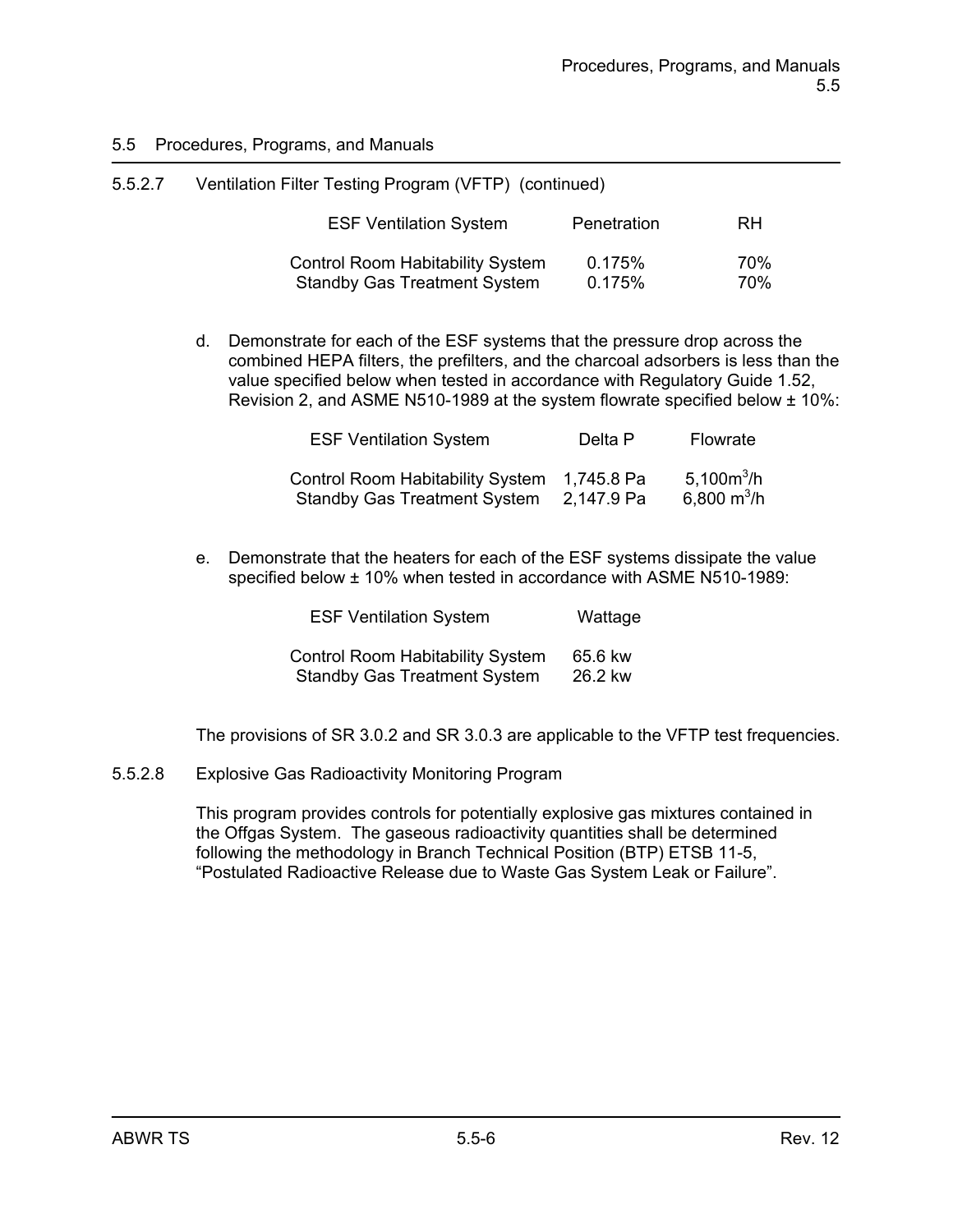#### 5.5.2.8 Explosive Gas Radioactivity Monitoring Program (continued)

The program shall include:

- a. The limits for concentrations of hydrogen and oxygen in the Offgas System and a surveillance program to ensure the limits are maintained. Such limits shall be appropriate to the system's design criteria (i.e., whether or not the system is designed to withstand a hydrogen explosion);
- b. A surveillance program to ensure that the quantity of radioactivity in the Offgas System is less than the amount that would result in a whole body exposure of  $\geq$  25 mSv to any individual in an unrestricted area, in the event of inadvertent bypass of the Offgas Systems charcoal beds as analyzed in FSAR, Section 15.7.1.

The provisions of SR 3.0.2 and SR 3.0.3 are applicable to the Explosive Gas Radioactivity Monitoring Program surveillance frequencies.

#### 5.5.2.9 Diesel Fuel Oil Testing Program

A diesel fuel oil testing program to implement required testing of both new fuel oil and stored fuel oil shall be established. The program shall include sampling and testing requirements, and acceptance criteria, all in accordance with applicable ASTM Standards. The purpose of the program is to establish the following:

- a. Acceptability of new fuel oil for use prior to addition to storage tanks by determining that the fuel oil has:
	- 1. an API gravity or an absolute specific gravity within limits,
	- 2. a flash point and kinematic viscosity within limits for ASTM 2D fuel oil, and
	- 3. a clear and bright appearance with proper color;
- b. Other properties for ASTM 2D fuel oil are within limits within 31 days following sampling and addition to storage tanks; and
- c. Total particulate concentration of the fuel oil is  $\leq 10$  mg/l when tested every 31 days in accordance with ASTM D-2276, Method A-2 or A-3.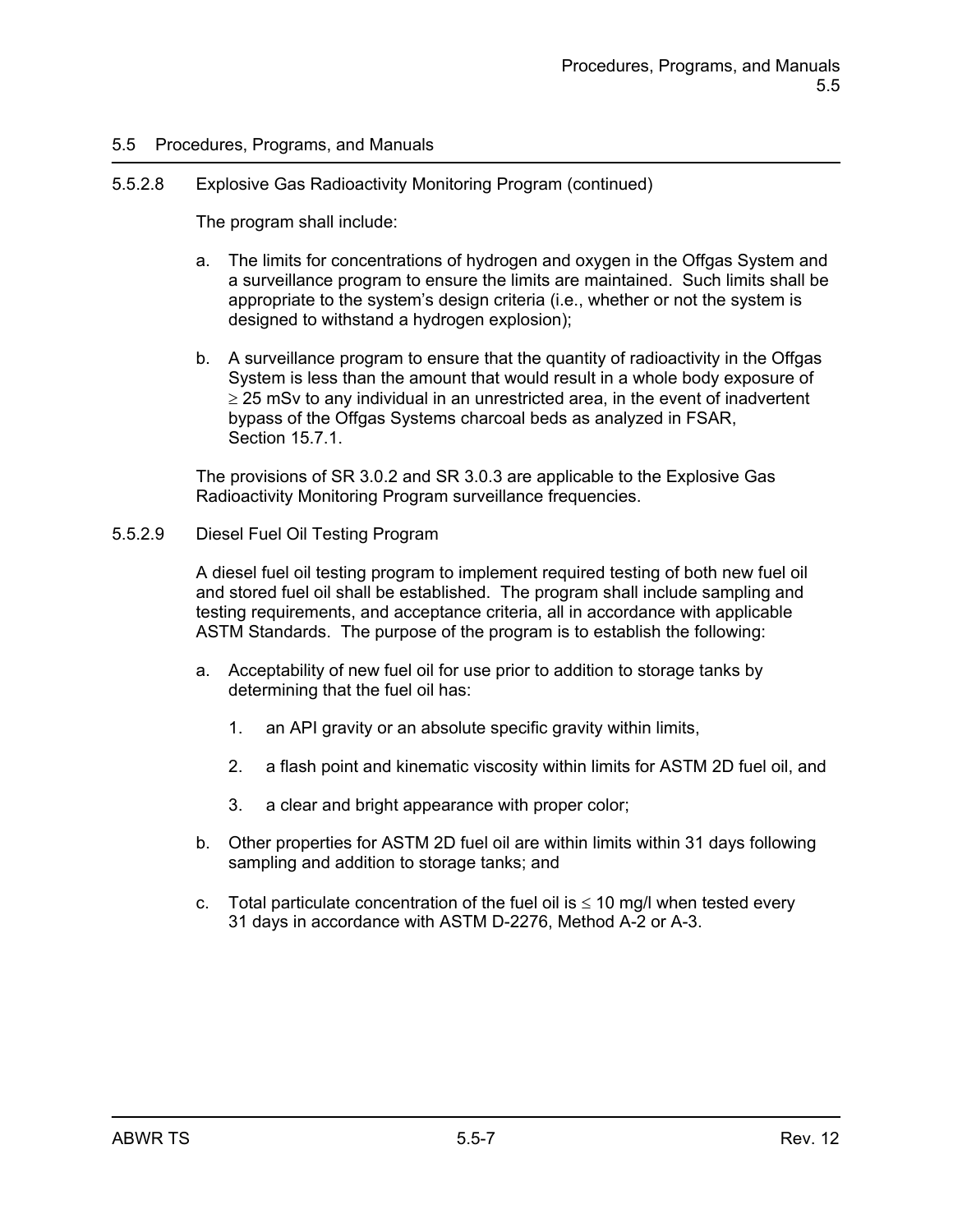#### 5.5.2.10 Software Error Evaluation Program

This program provides controls to ensure that appropriate software error evaluation procedures, to protect the plant from common mode software errors, are established to ensure that redundant system capability is not adversely affected. This program shall evaluate the cause of the inoperability, the affected components, and the plans and schedule for completing proposed remedial actions. If a determination is made that a common mode software error exists, then a Special Report shall be submitted in accordance with Specification 5.7.2.b.

### 5.5.2.11 Setpoint Control Program (SCP)

- a. The Setpoint Control Program (SCP) implements the regulatory requirement of 10 CFR 50.36(c)(1)(ii)(A) that technical specifications will include items in the category of limiting safety system settings (LSSS), which are settings for automatic protective devices related to those variables having significant safety functions.
- b. The Nominal Trip Setpoint (NTS), Allowable Value (AV), As-Found Tolerance (AFT), and As-Left Tolerance (ALT) for each Technical Specification required automatic protection instrumentation function shall be calculated in conformance with the NRC approved WCAP-17119-P "Methodology for South Texas Project Units 3 & 4 ABWR Technical Specification Setpoints, Revision 2." Additionally, the NRC approved methodology shall define acceptable margin as margin greater than or equal to the ALT.
- c. For each Technical Specification required automatic protection instrumentation function, performance of a SENSOR CHANNEL CALIBRATION, CHANNEL CALIBRATION, or CHANNEL FUNCTIONAL TEST (CFT) surveillance "in accordance with the Setpoint Control Program" shall include the following:
	- 1. The as-found value of the instrument channel trip setting shall be compared with the specified NTS.
		- i. If the as-found value of the instrument channel trip setting differs from the specified NTS by more than the pre-defined test acceptance criteria band (i.e., the specified AFT), then the instrument channel shall be evaluated to verify that it is functioning in accordance with its design basis before declaring the surveillance requirement met and returning the instrument channel to service. An Instrument Channel is determined to be functioning in accordance with its design basis if it can be recalibrated to within the ALT. This as-found condition shall be entered into the plant's corrective action program.
		- ii. If the as-found value of the instrument channel trip setting is less conservative than the specified AV, the surveillance requirement is not met and the instrument channel shall be immediately declared inoperable.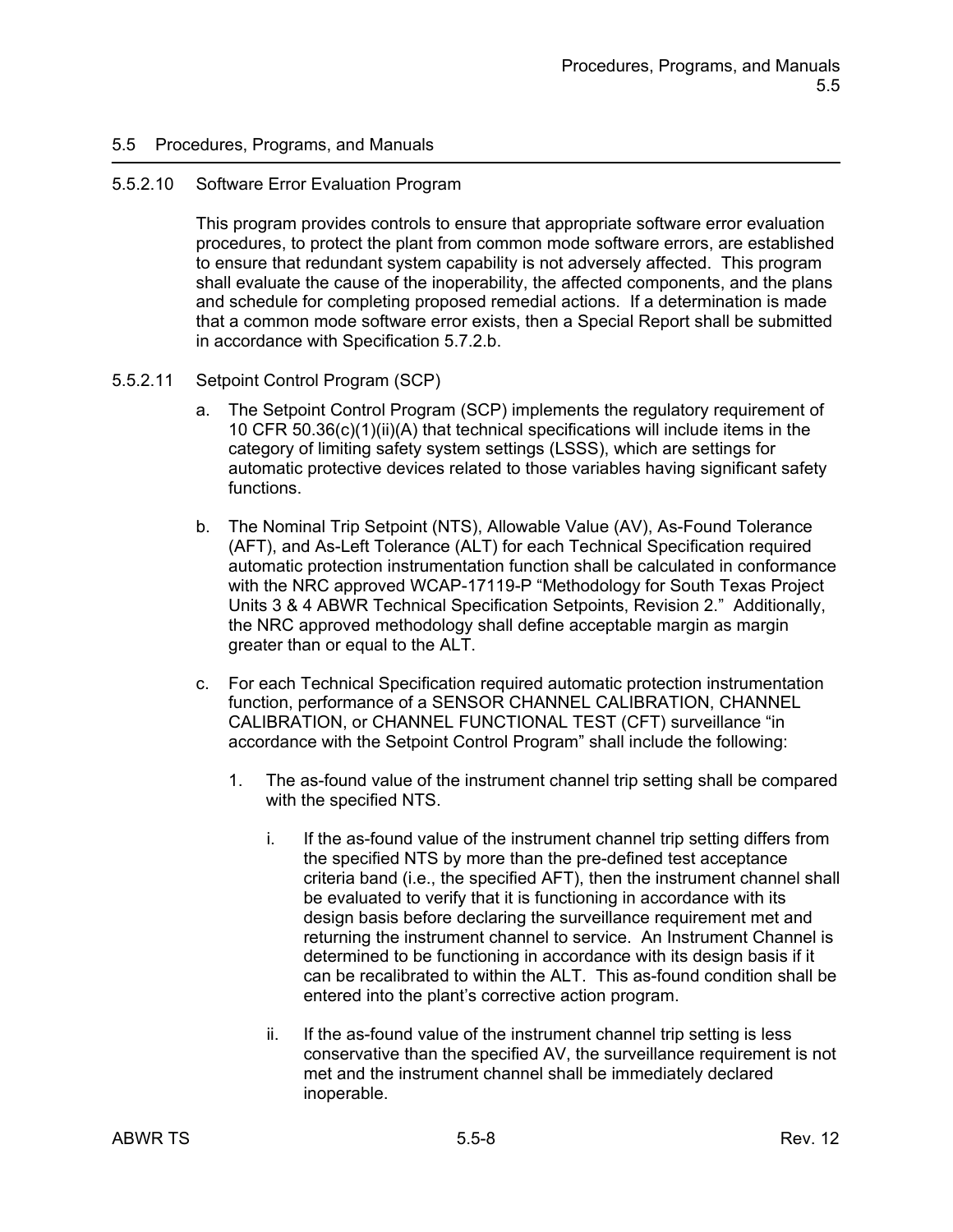## 5.5.2.11 Setpoint Control Program (SCP) (continued)

- 2. The instrument channel trip setting shall be set to a value within the specified ALT around the specified NTS at the completion of the surveillance; otherwise, the surveillance requirement is not met and the instrument channel shall be immediately declared inoperable.
- d. The difference between the instrument channel trip setting as-found value and the previous as-left value for each Technical Specification required automatic protection instrumentation function shall be trended and evaluated to verify that the instrument channel is functioning in accordance with its design basis.
- e. The SCP shall establish a document containing the current value of the specified NTS, AV, AFT, and ALT for each Technical Specification required automatic protection instrumentation function and references to the calculation documentation. Changes to this document shall be governed by the regulatory requirement of 10 CFR 50.59. In addition, changes to the specified NTS, AV, AFT, and ALT values shall be governed by the NRC approved setpoint methodology. This document, including any midcycle revisions or supplements, shall be provided upon issuance for each reload cycle to the NRC.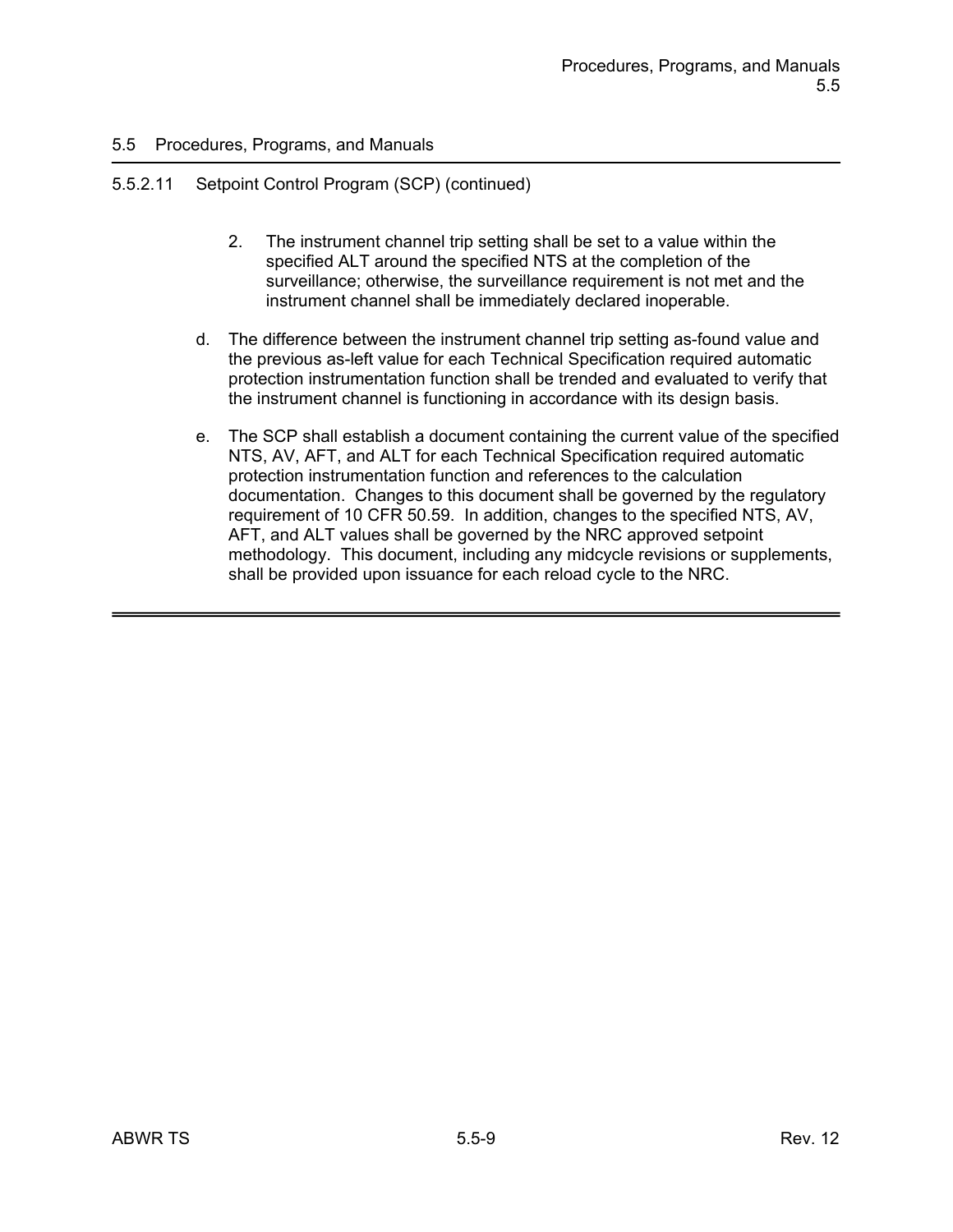## 5.6 Safety Function Determination Program (SFDP)

- 5.6.1 This program ensures loss of safety function is detected and appropriate actions taken. Upon failure to meet two or more LCOs at the same time, an evaluation shall be made to determine if loss of safety function exists. Additionally, other appropriate limitations and remedial or compensatory actions may be identified to be taken as a result of the support system inoperability and corresponding exception to entering supported system Condition and Required Actions. This program implements the requirements of LCO 3.0.6.
- 5.6.2 The SFDP shall contain the following:
	- a. Provisions for cross division checks to ensure a loss of the capability to perform the safety function assumed in the accident analysis does not go undetected;
	- b. Provisions for ensuring the plant is maintained in a safe condition if a loss of function condition exists;
	- c. Provisions to ensure that an inoperable supported system's Completion Time is not inappropriately extended as a result of multiple support system inoperabilities; and
	- d. Other appropriate limitations and remedial or compensatory actions.
- 5.6.3 A loss of safety function exists when, assuming no concurrent single failure, a safety function assumed in the accident analysis cannot be performed. For the purpose of this program, a loss of safety function may exist when a support system is inoperable, and:
	- a. A required system redundant to system(s) supported by the inoperable support system is also inoperable (Case A); or
	- b. A required system redundant to system(s) in turn supported by the inoperable supported system is also inoperable (Case B); or
	- c. A required system redundant to support system(s) for the supported systems (a) and (b) above is also inoperable (Case C).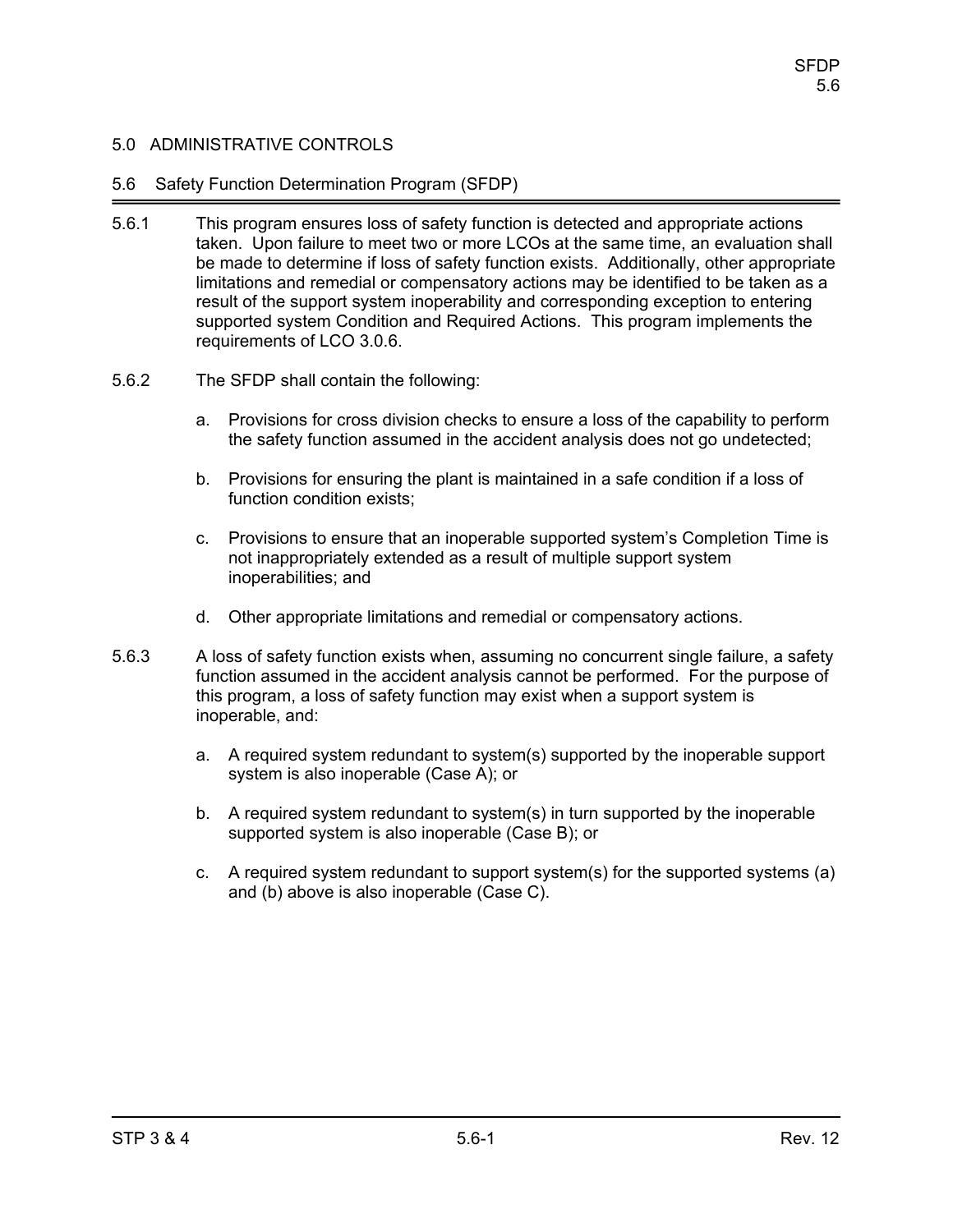# 5.6 SFDP

| 5.6.3 | (continued)           |                                             |                       |                     |
|-------|-----------------------|---------------------------------------------|-----------------------|---------------------|
|       | Generic Example:      |                                             |                       |                     |
|       | Division A            | Division B                                  |                       |                     |
|       | System i<br>System ii | $\leftarrow$ (Support System<br>Inoperable) | System i<br>System ii | $\leftarrow$ Case C |
|       | System iii            |                                             | System iii            | $\leftarrow$ Case A |
|       | System iv             |                                             | System iv             | $\leftarrow$ Case B |

5.6.4 The SFDP identifies where a loss of safety function exists. If a loss of safety function is determined to exist by this program, the appropriate Conditions and Required Actions of the LCO in which the loss of safety function exists are required to be entered.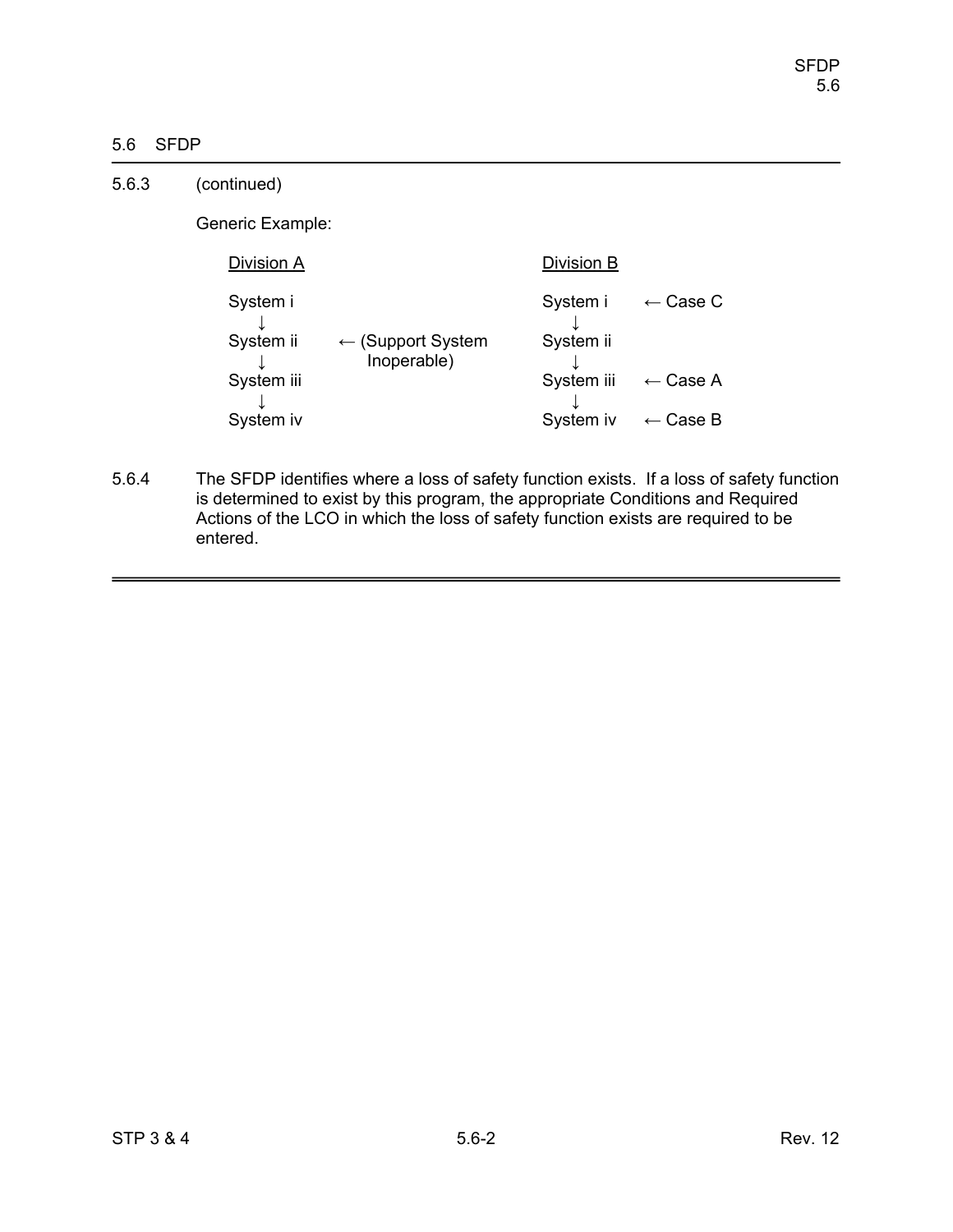### 5.7 Reporting Requirements

### 5.7.1 Routine Reports

The following reports shall be submitted in accordance with 10 CFR 50.4.

#### 5.7.1.1 Annual Reports

--------------------------------------------------NOTE------------------------------------------------- A single submittal may be made for a multiple unit station. The submittal should combine sections common to all units at the station. ------------------------------------------------------------------------------------------------------------

Annual Reports covering the activities of the unit as described below for the previous calendar year shall be submitted by April 30 of each year. The initial report shall be submitted by April 30 of the year following initial criticality.

Reports required on an annual basis include:

a. Occupational Radiation Exposure Report

A tabulation on an annual basis of the number of station, utility, and other personnel (including contractors) for whom monitoring was required, receiving an annual deep dose equivalent > 1 mSv and the associated collective deep dose equivalent (reported in person-rem) according to work and job functions (e.g., reactor operations and surveillance, inservice inspection, routine maintenance, special maintenance, waste processing, and refueling). This tabulation supplements the requirements of 10 CFR 20.2206. The dose assignments to various duty functions may be estimated based on pocket dosimeter, thermoluminescent dosimeter (TLD), or film badge measurements. Small exposures totalling < 20% of the individual total dose need not be accounted for. In the aggregate, at least 80% of the total deep dose equivalent received from external sources should be assigned to specific major work functions.

5.7.1.2 Annual Radiological Environmental Operating Report

--------------------------------------------------NOTE------------------------------------------------- A single submittal may be made for a multiple unit station. The submittal should combine sections common to all units at the station. ------------------------------------------------------------------------------------------------------------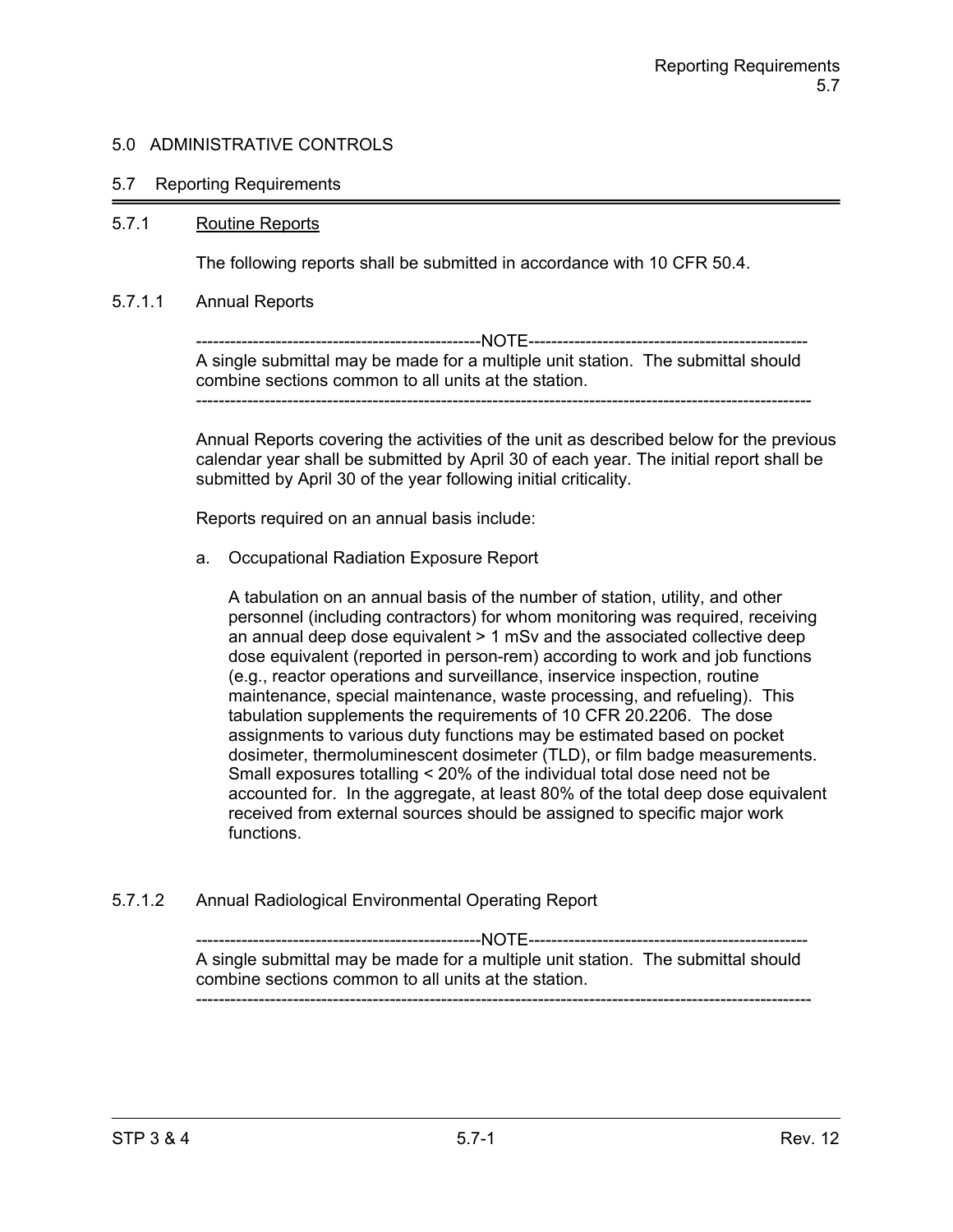# 5.7 Reporting Requirements

# 5.7.1.2 Annual Radiological Environmental Operating Report (continued)

The Annual Radiological Environmental Operating Report covering the operation of the unit during the previous calendar year shall be submitted by May 15 of each year. The report shall include summaries, interpretations, and analyses of trends of the results of the Radiological Environmental Monitoring Program for the reporting period. The material provided shall be consistent with the objectives outlined in the Offsite Dose Calculation Manual (ODCM), and in 10 CFR 50, Appendix I, Sections IV.B.2, IV.B.3, and IV.C.

The Annual Radiological Environmental Operating Report shall include the results of analyses of all radiological environmental samples and of all environmental radiation measurements taken during the period pursuant to the locations specified in the table and figures in the ODCM, as well as summarized and tabulated results of these analyses and measurements in the format of the table in the Radiological Assessment Branch Technical Position, Revision 1, November 1979. In the event that some individual results are not available for inclusion with the report, the report shall be submitted noting and explaining the reasons for the missing results. The missing data shall be submitted in a supplementary report as soon as possible.

# 5.7.1.3 Radioactive Effluent Release Report

--------------NOTE-------------A single submittal may be made for a multiple unit station. The submittal should combine sections common to all units at the station; however, for units with separate radwaste systems, the submittal shall specify the releases of radioactive material from each unit.

------------------------------------------------------------------------------------------------------------

The Radioactive Effluent Release Report covering the operation of the unit during the previous year shall be submitted prior to May 1 of each year in accordance with 10 CFR 50.36a. The report shall include a summary of the quantities of radioactive liquid and gaseous effluents and solid waste released from the unit. The material provided shall be consistent with the objectives outlined in the ODCM and Process Control Program and in conformance with 10 CFR 50.36a and 10 CFR 50, Appendix I, Section IV.B.1.

## 5.7.1.4 Monthly Operating Reports

Routine reports of operating statistics and shutdown experience, including documentation of all challenges to the safety/relief valves, shall be submitted on a monthly basis no later than the 15th of each month following the calendar month covered by the report.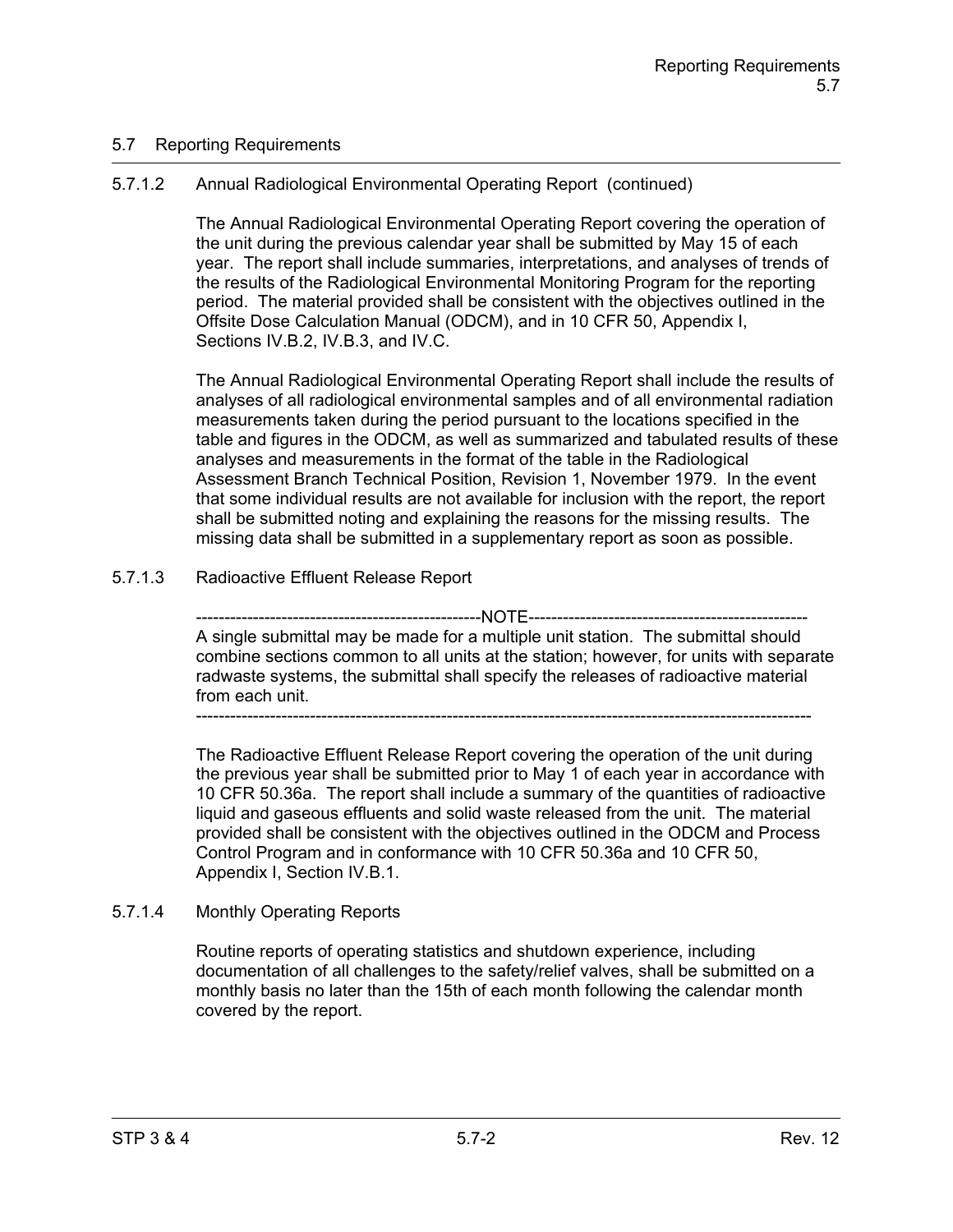## 5.7 Reporting Requirements

## 5.7.1.5 CORE OPERATING LIMITS REPORT (COLR)

a. Core operating limits shall be established prior to each reload cycle, or prior to any remaining portion of a reload cycle, and shall be documented in the COLR for the following:

LCO 3.2.1, "Average Planar Linear Heat Generation Rate (APLHGR);" LCO 3.2.2, "Minimum Critical Power Ratio (MCPR);" LCO 3.3.1.1, "SSLC Sensor Instrumentation;" and LCO 3.3.4.1, "ATWS and EOC-RPT Instrumentation."

b. The analytical methods used to determine the core operating limits shall be those previously reviewed and approved by the NRC, specifically those described in the following documents:

NEDE-24011-P-A, "General Electric Standard Application on Fuel," September 1988

- c. The core operating limits shall be determined such that all applicable limits  $(e.g.,)$ fuel thermal mechanical limits, core thermal hydraulic limits, Emergency Core Cooling Systems (ECCS) limits, nuclear limits such as SDM, transient analysis limits, and accident analysis limits) of the safety analysis are met.
- d. The COLR, including any midcycle revisions or supplements, shall be provided upon issuance for each reload cycle to the NRC.
- 5.7.1.6 Reactor Coolant System (RCS) PRESSURE AND TEMPERATURE LIMITS REPORT (PTLR)

The RCS pressure and temperature limits, including heatup and cooldown rates, criticality, and hydrostatic and leak test limits, shall be established and documented in the PTLR. LCO 3.4.9, RCS Pressure and Temperature (P/T) Limits addresses the reactor vessel pressure and temperature limits and the heatup and cooldown rates. The analytical methods used to determine the pressure and temperature limits including the heatup and cooldown rates shall be those previously reviewed and approved by the NRC in SIR-05-044-A, "Pressure-Temperature Limits Report Methodology for Boiling Water Reactors," dated April 2007, and approved for referencing in license applications by the NRC in letter dated February 6, 2007 from Ho K Nieh Deputy Director, Division of Policy and Rulemaking, Office of Nuclear Reactor Regulation to Mr. Randy C. Bunt, Chair, BWR Owner's Group. The reactor vessel pressure and temperature limits, including those for heatup and cooldown rates, shall be determined so that all applicable limits (e.g., heatup limits, cooldown limits, and inservice leak and hydrostatic testing limits) of the analysis are met. The PTLR, including revisions or supplements thereto, shall be provided upon issuance for each reactor vessel fluency period.